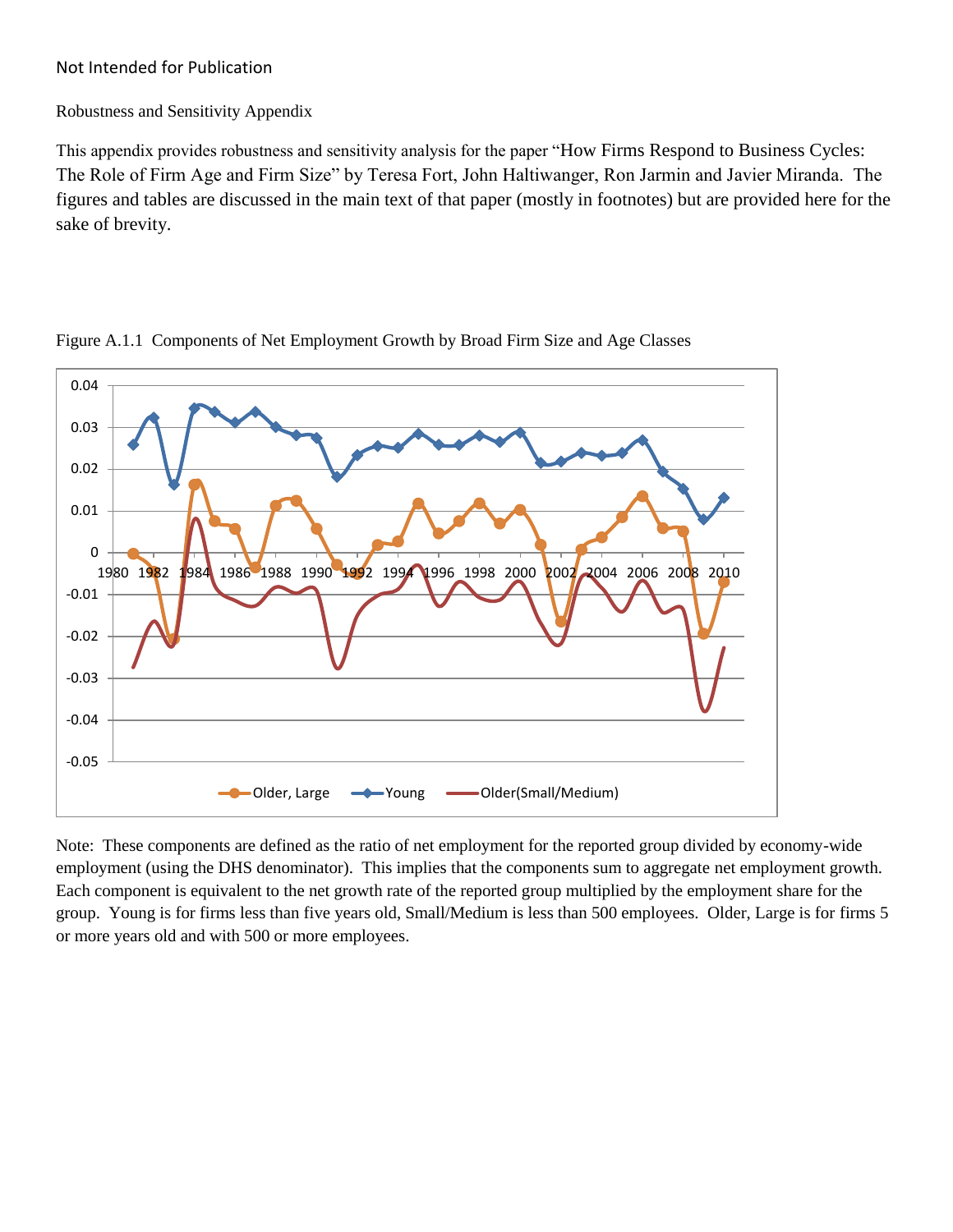

Figure A.1.2 Components of Net Employment Growth by Broad Firm Size and Age Classes where Young is Defined as Firms Less than 10 Years Old

Note: These components are defined as the ratio of net employment for the reported group divided by economy-wide employment (using the DHS denominator). This implies that the components sum to aggregate net employment growth. Each component is equivalent to the net growth rate of the reported group multiplied by the employment share for the group. Note that size groups are defined as in main text (Small<20, Medium 20 to 499, Large 500+) but young represents firms 10 years or less years old.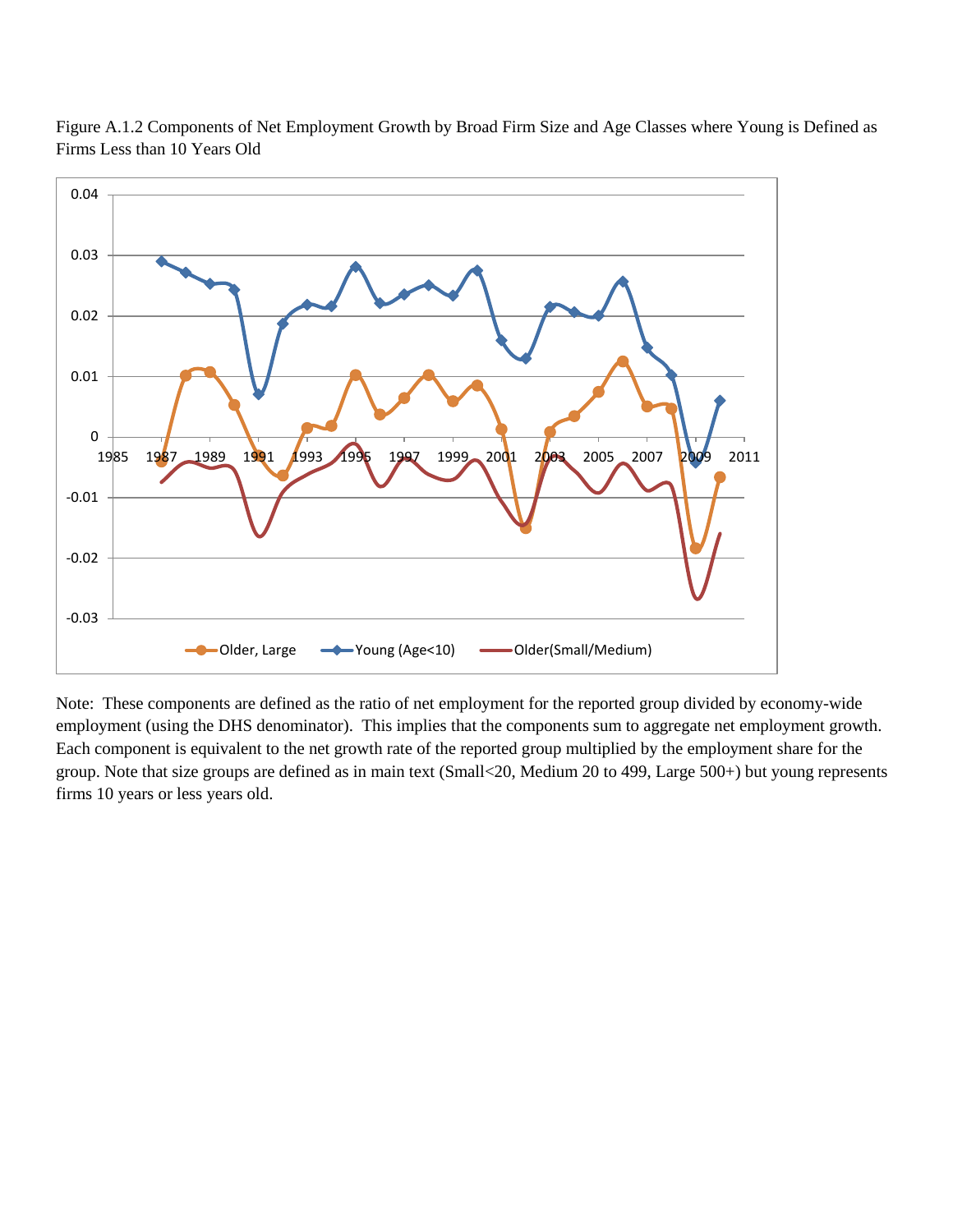

Figure A.2.1 Using State Net Employment Growth as Cyclical Indicator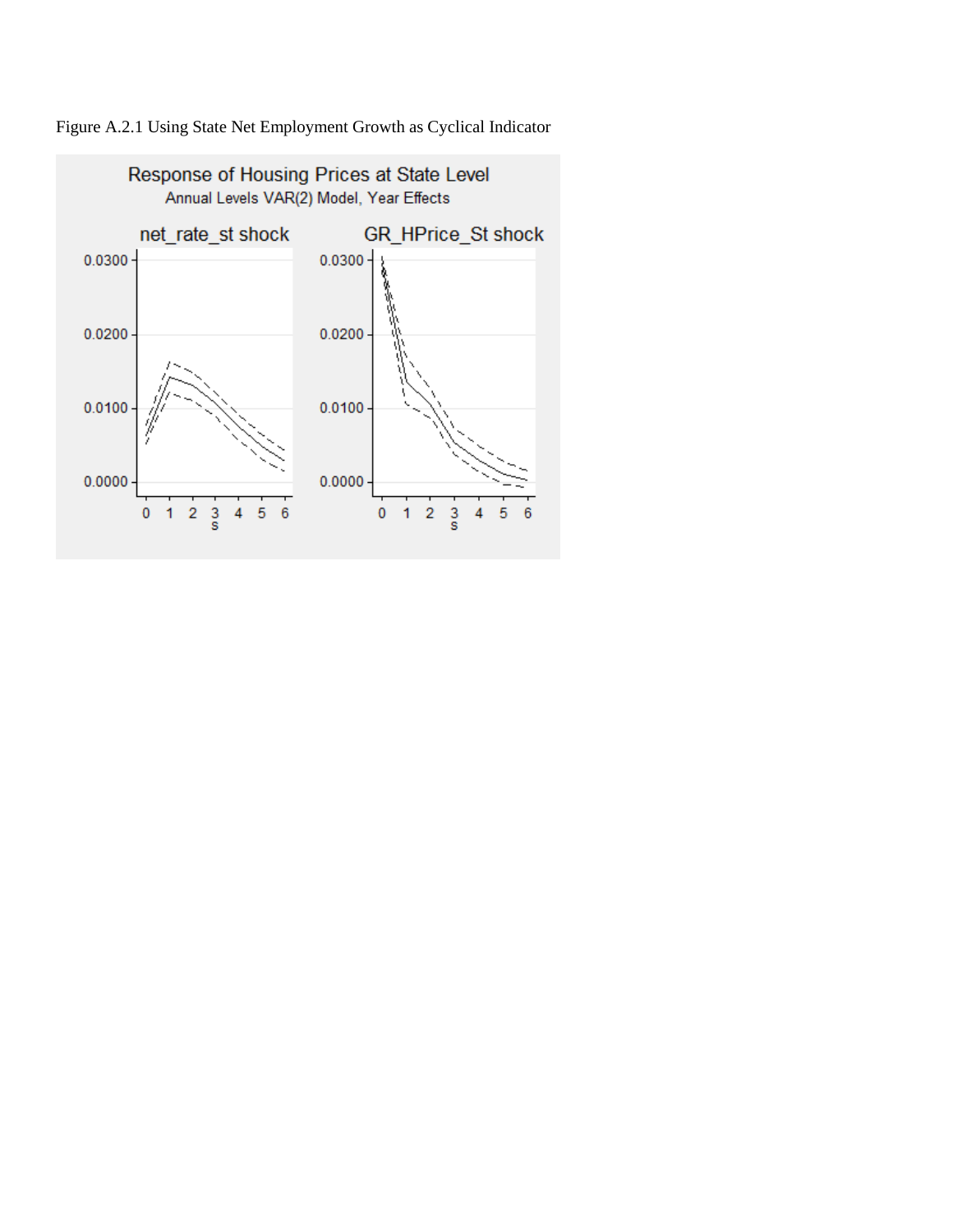Figure A.2.2 Using Net Employment Growth Rate for Cyclical Shock



Figure A.2.3 Using Net Employment Growth Rate for Cyclical Shock

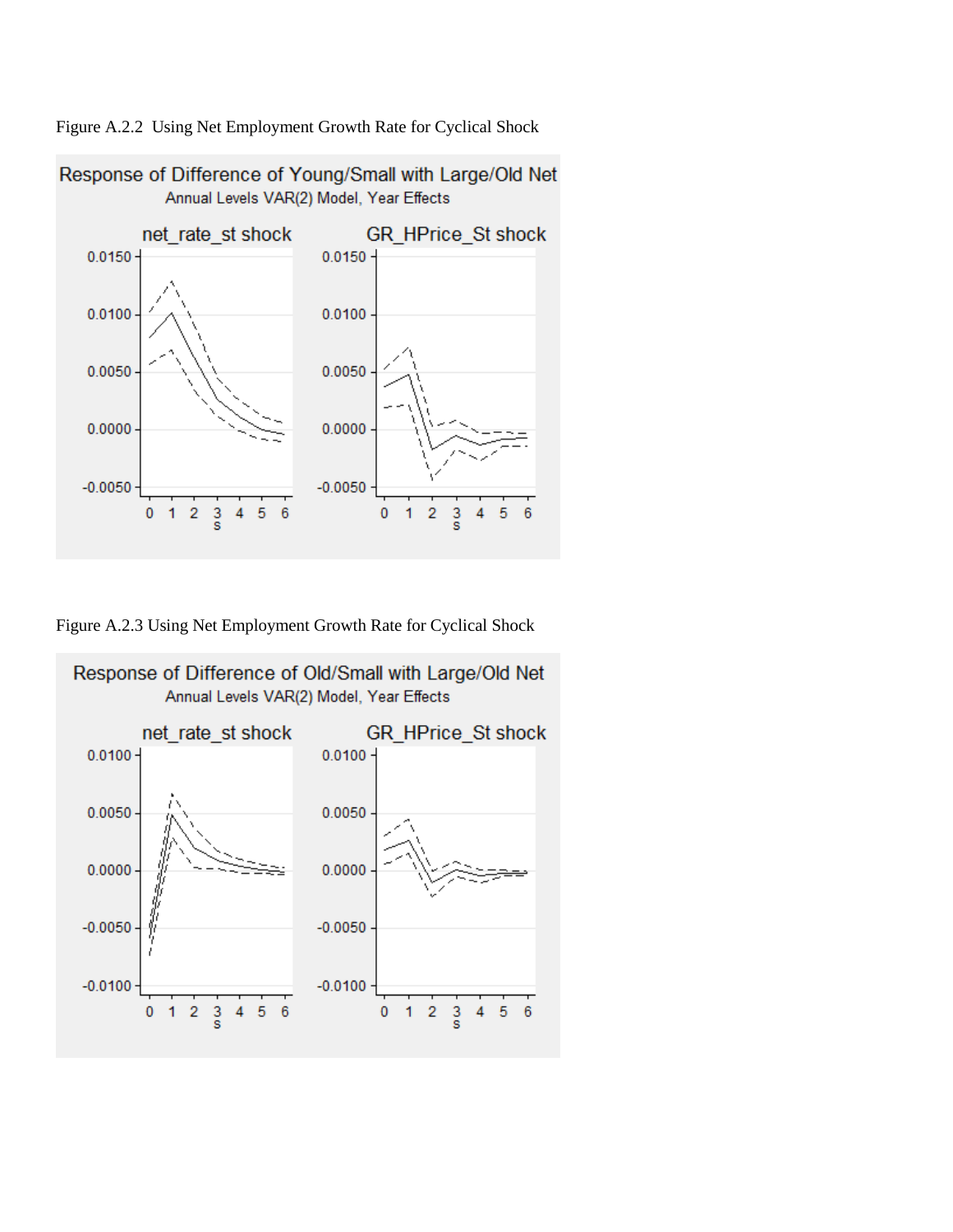### Figure A.2.4 Using HP-filtered State Unemployment Rate



Figure A.2.5 Using HP-filtered State Unemployment Rate



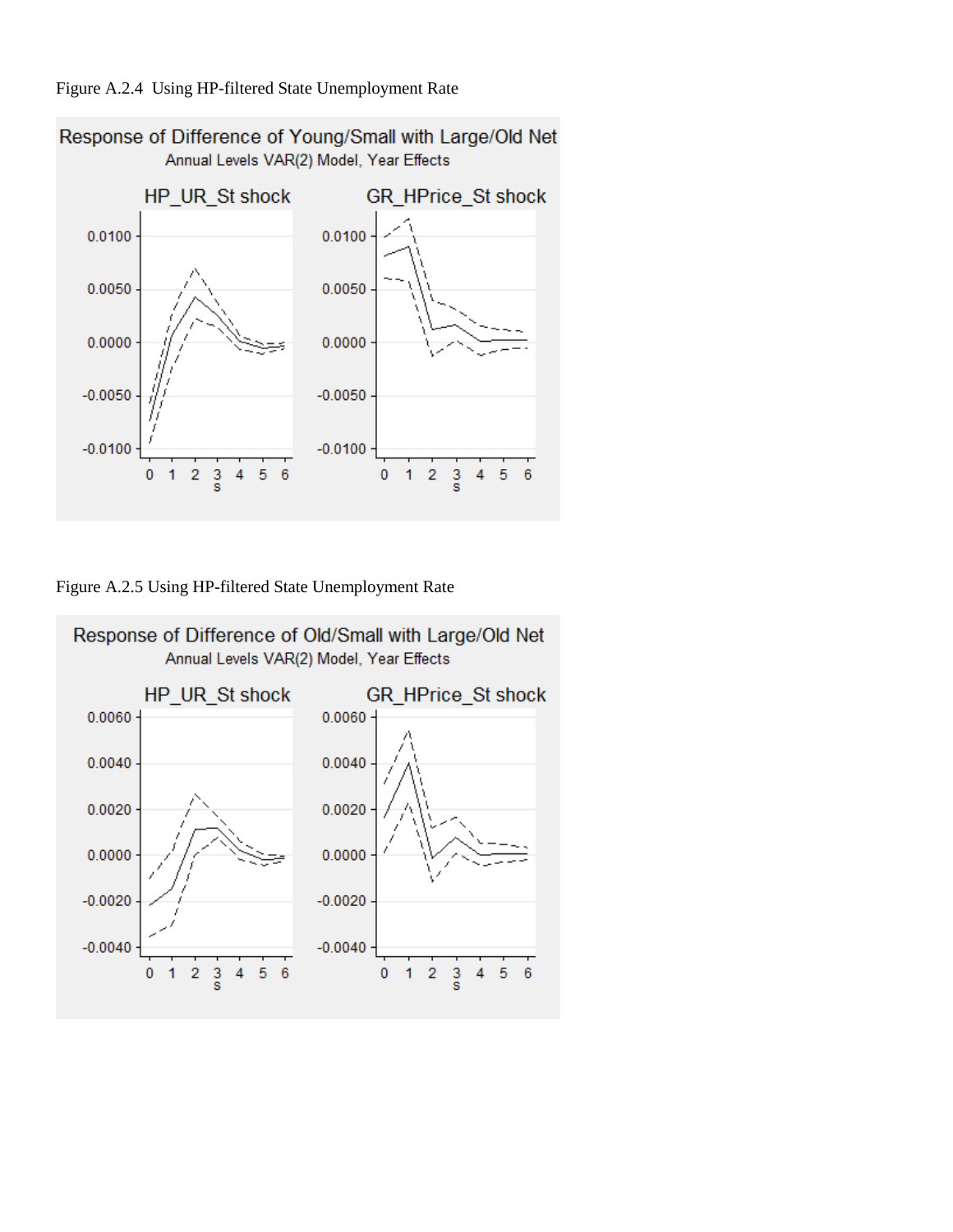



Figure A.2.6.b Putting State Housing Prices Last in Causal Ordering

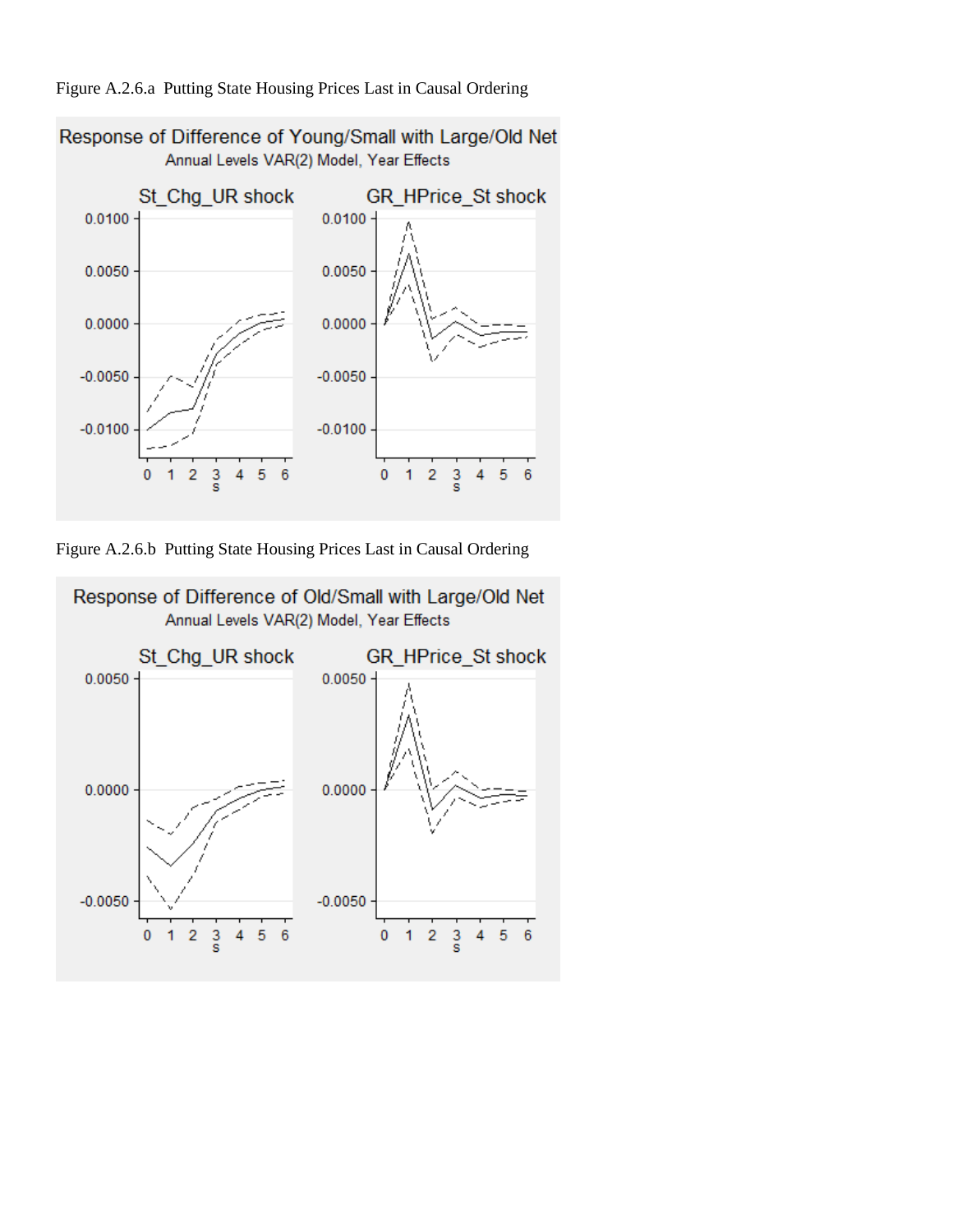### Figure A.2.7 Using Initial Size



Figure A.2.8 Job Creation Differential Response for Young/Small



Response of Difference of Young/Small with Large/Old Net Annual Levels VAR(2) Model, Year Effects

Notes: See Notes to Figure 5.1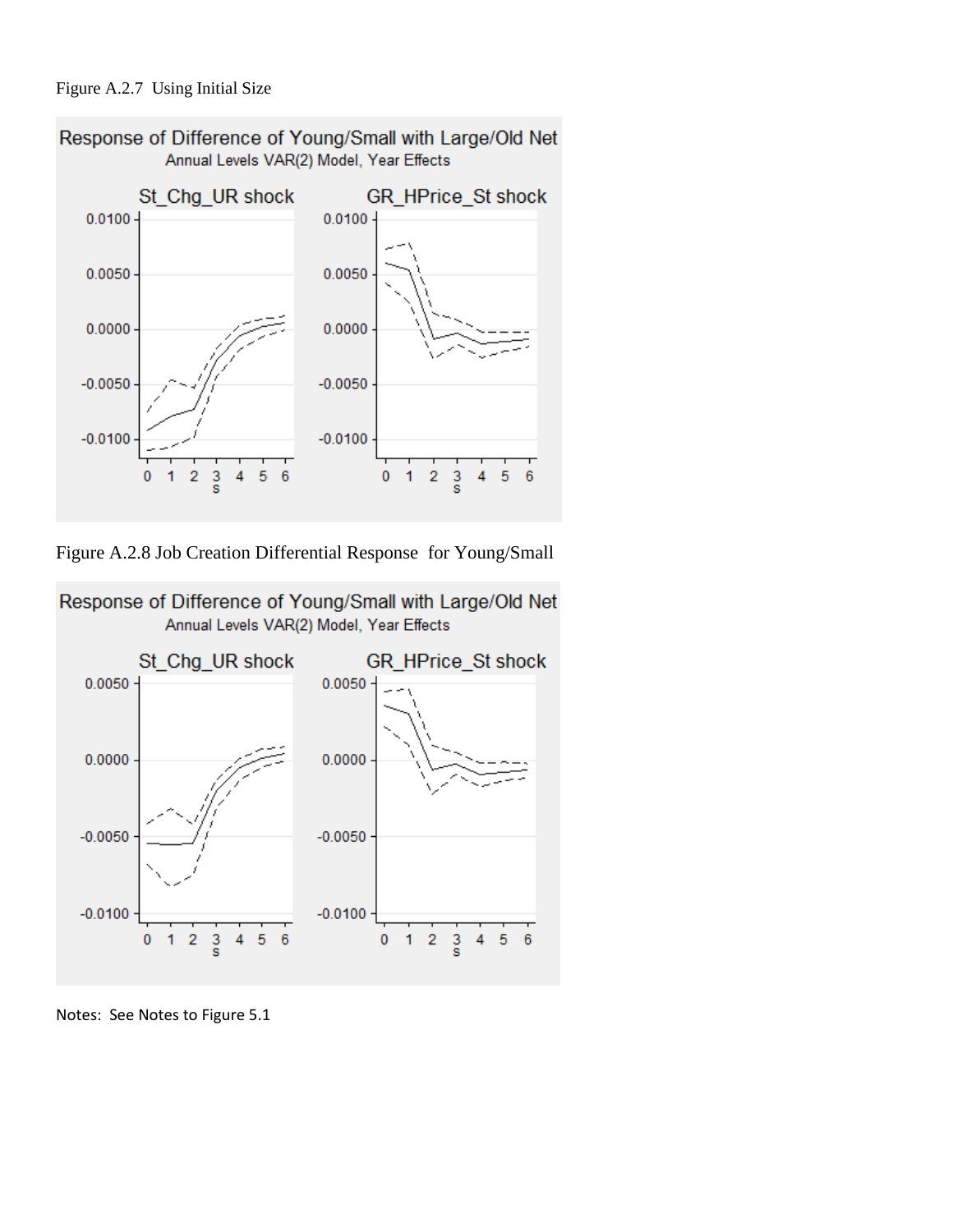



Response of Difference of Young/Small with Large/Old Net Annual Levels VAR(2) Model, Year Effects

Figure A.2.10 Job Creation Differential Response for Young/Medium



Reponse of Difference of Young/Medium with Large/Old Net Annual Levels VAR(2) Model, Year Effects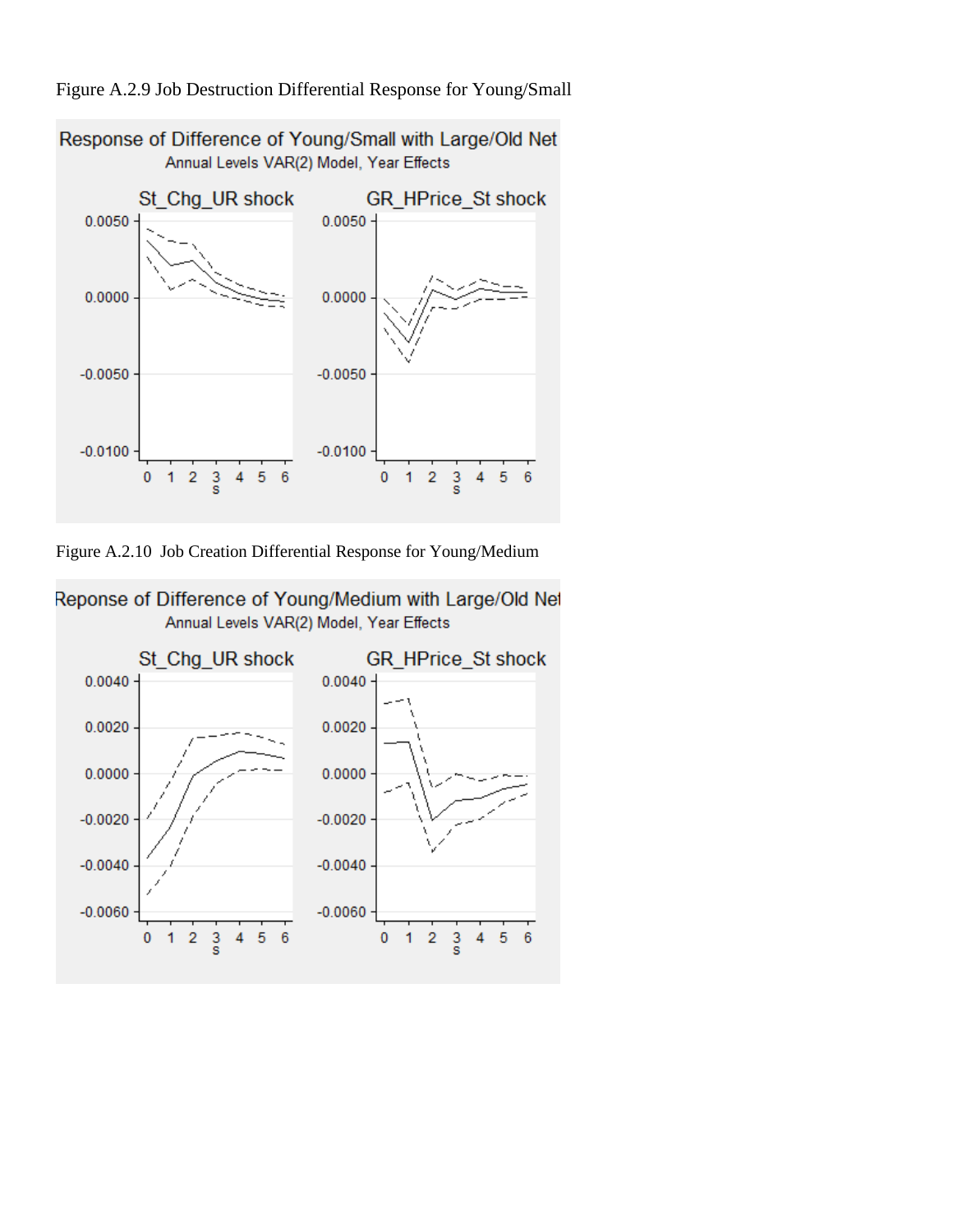

# Figure A.2.11 Job Destruction Differential Response for Young/Medium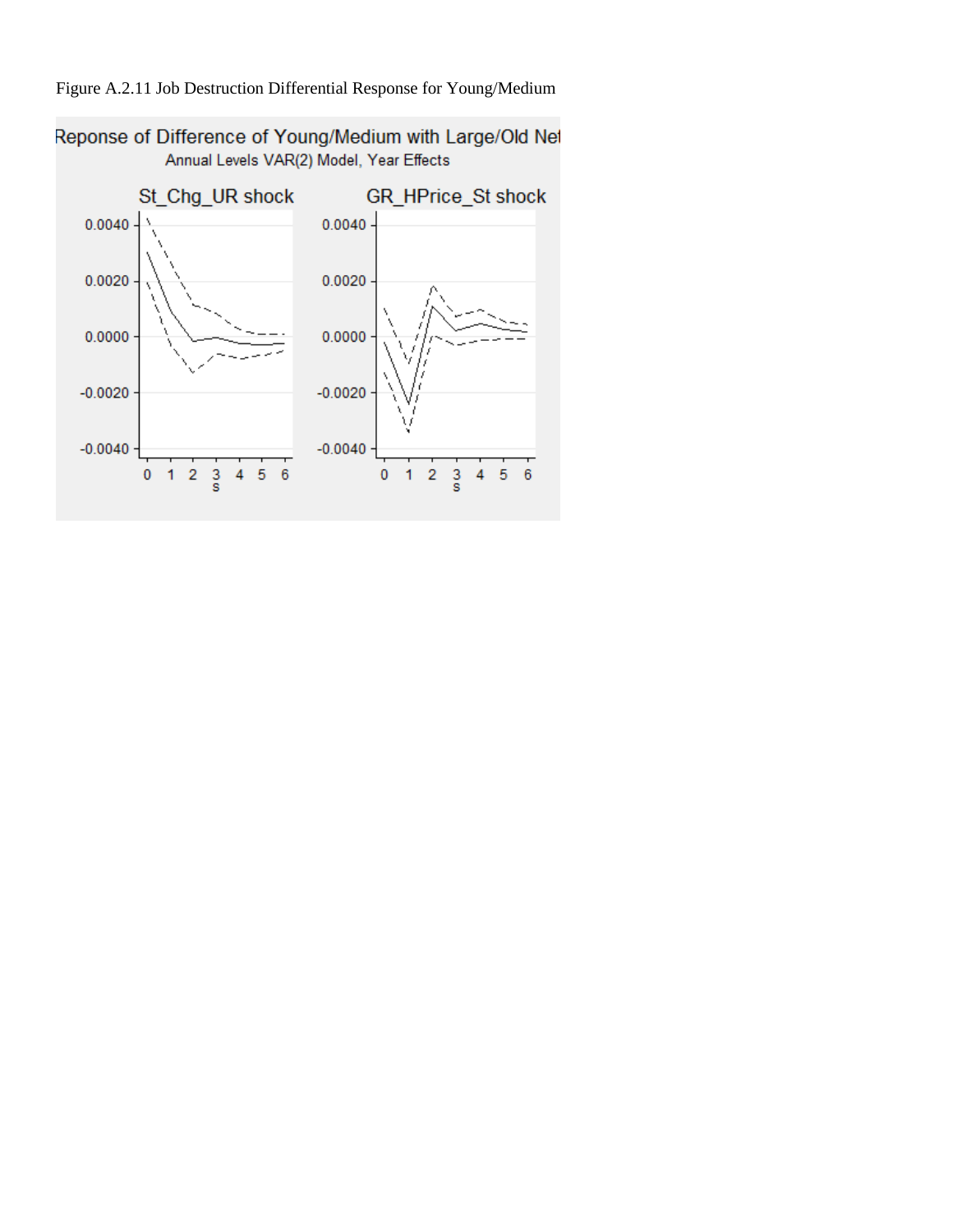



Figure A.2.13 Using only Firm Size, Net Differential Response for Small/Medium (<500) Minus Large (500+)

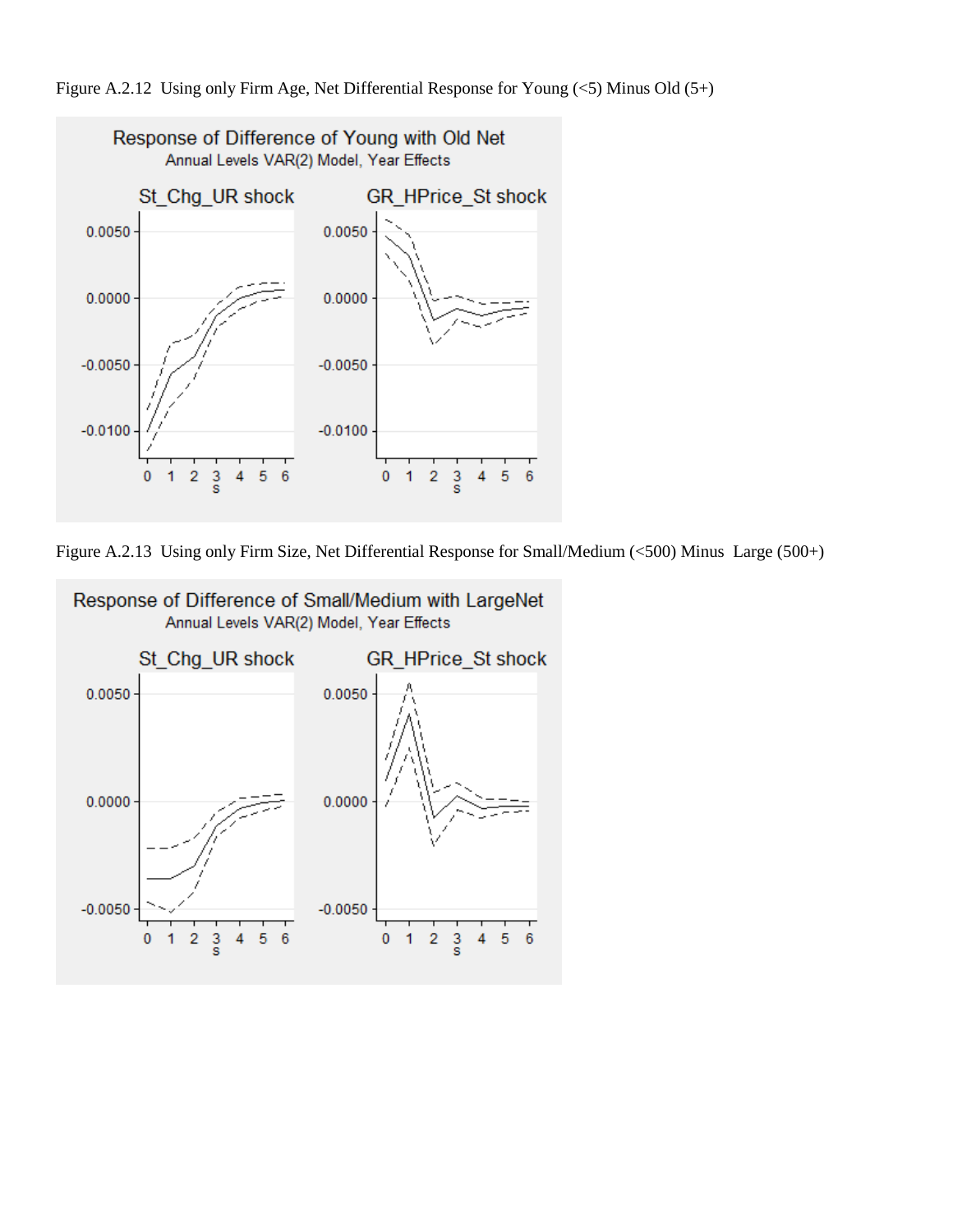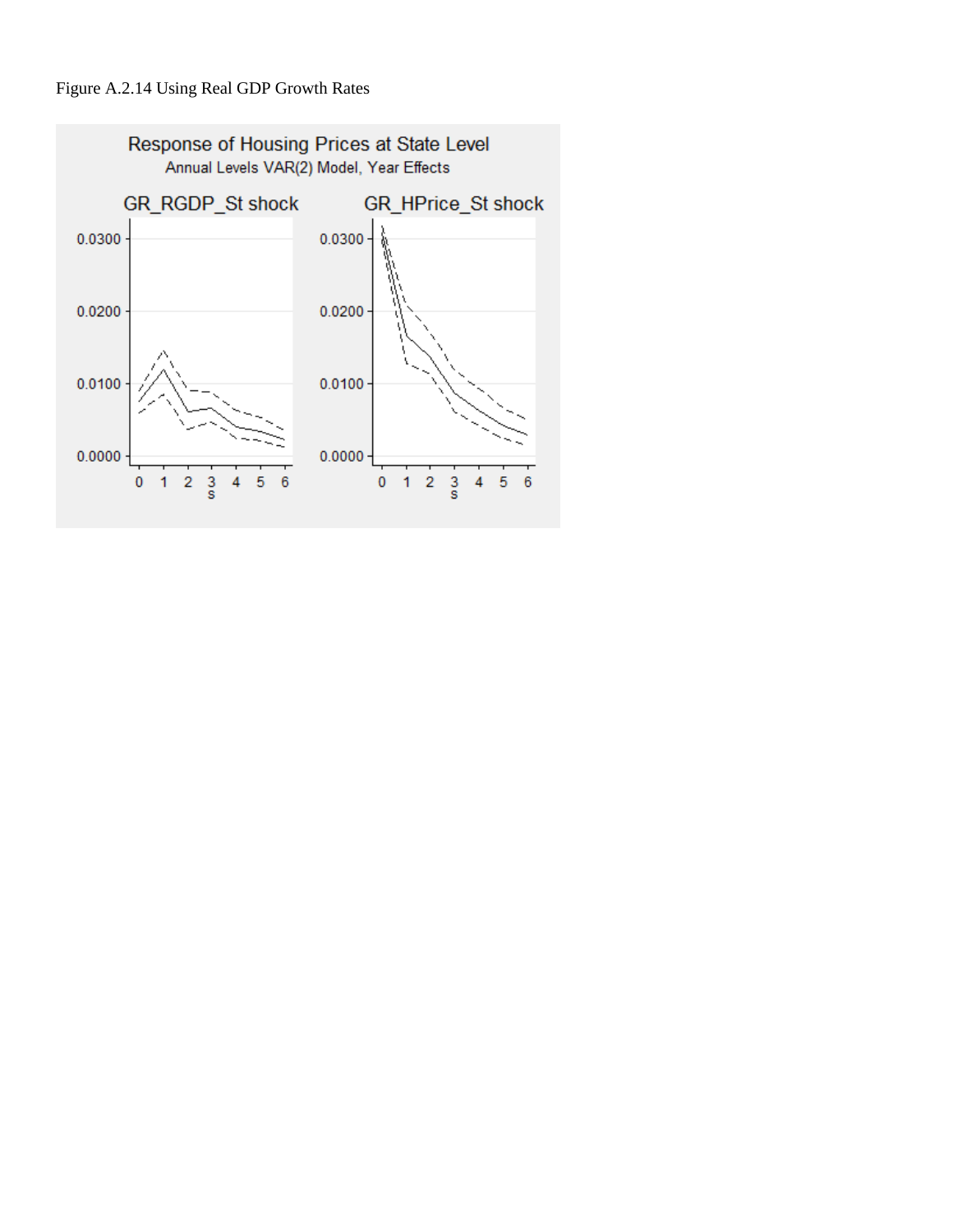

Figure A.2.16 Using Real GDP Growth Rates

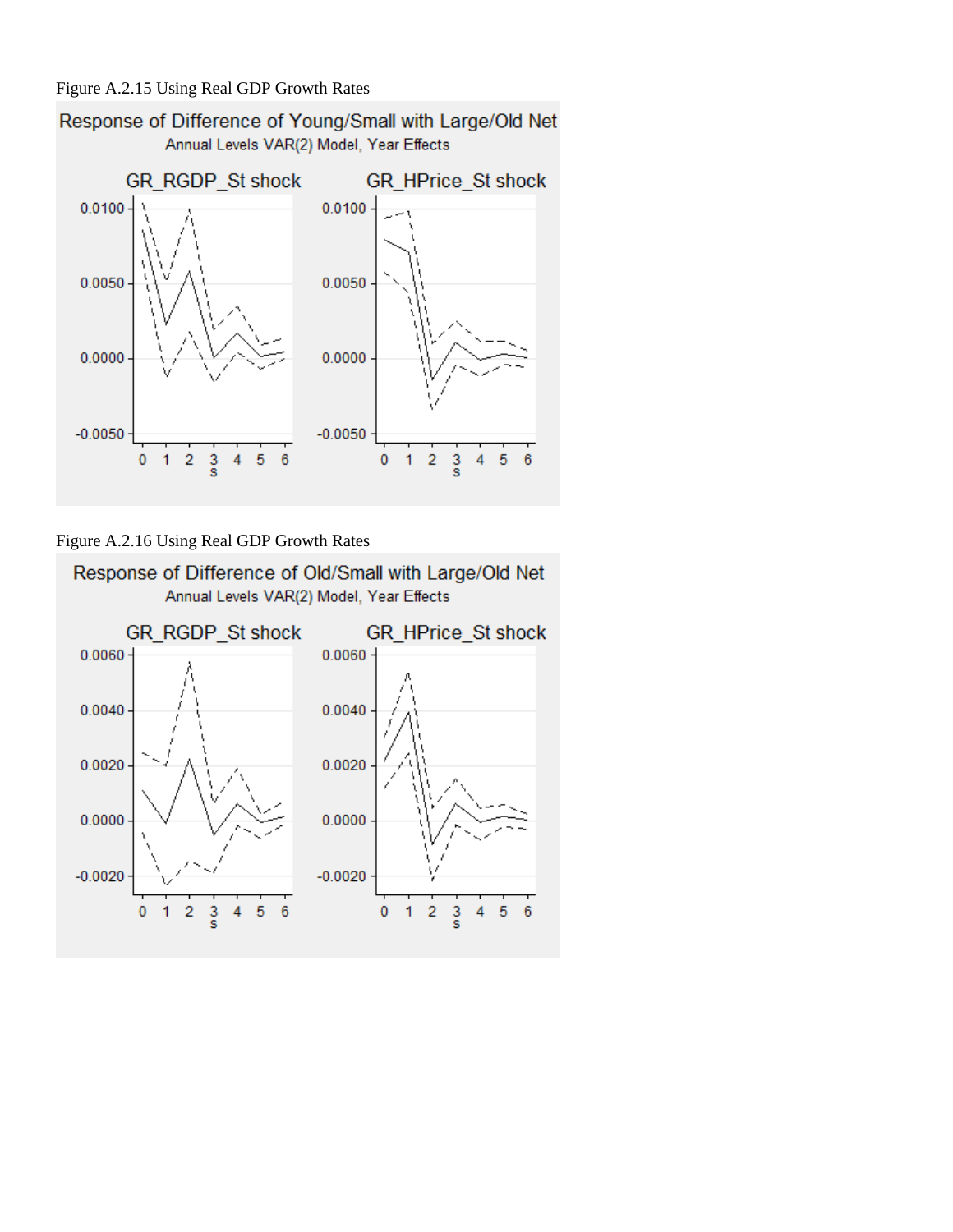



Figure A.2.18 Using Real Personal Income Growth Rates



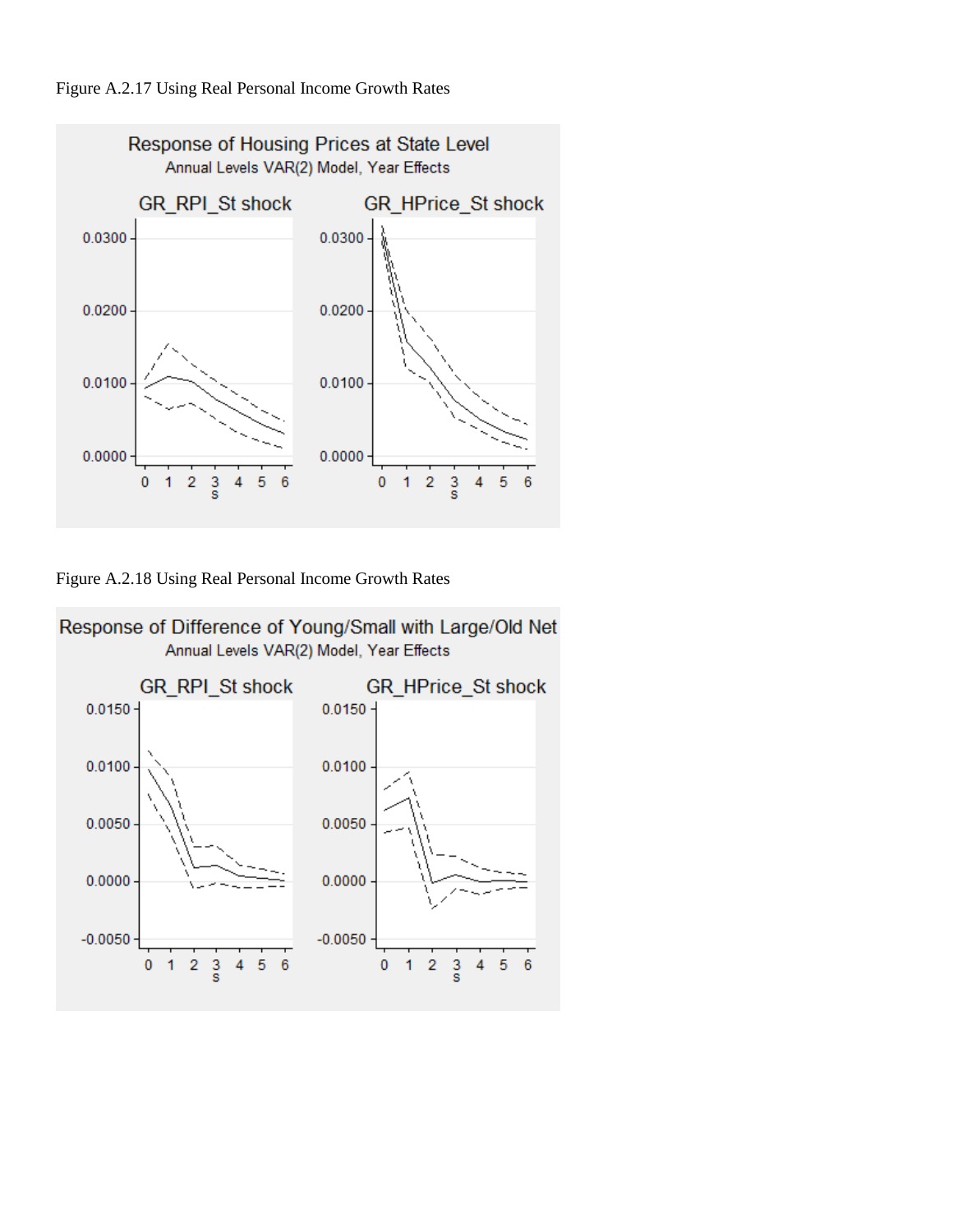

## Figure A.2.19 Using Growth Rates in Real Personal Income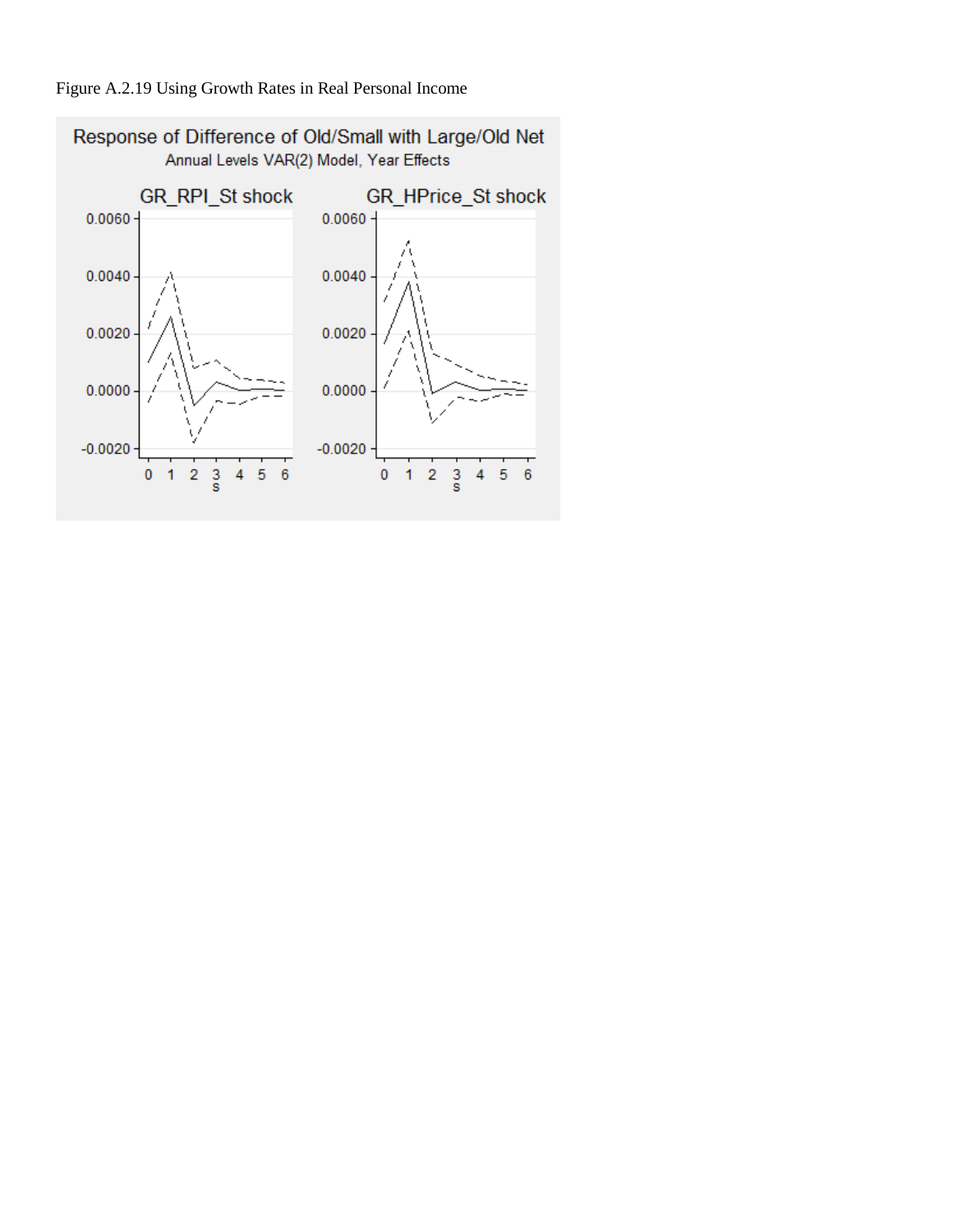|              | $^{\prime}1)$ | (2)           | (3)           | (4)           | (5)           | (6)                   |
|--------------|---------------|---------------|---------------|---------------|---------------|-----------------------|
|              | Net_Rate_All  | $net_rate_11$ | $net_rate_21$ | $net_rate_12$ | $net_rate_22$ | $net_rate_32$         |
| Real GDP     | $0.821***$    | $1.087***$    | $0.880**$     | $0.480*$      | $0.820***$    | $0.710***$            |
| Growth       |               |               |               |               |               |                       |
|              | (0.108)       | (0.269)       | (0.285)       | (0.179)       | (0.158)       | (0.130)               |
| Int_Rt_Sprd  | $-0.481*$     | $-0.317$      | $-1.037*$     | $-0.227$      | $-0.603*$     | $-0.475$ <sup>*</sup> |
|              | (0.185)       | (0.460)       | (0.487)       | (0.306)       | (0.271)       | (0.222)               |
| GR_HPrice_st | 0.023         | $0.466$ **    | $0.308*$      | 0.117         | 0.038         | $-0.024$              |
|              | (0.052)       | (0.130)       | (0.137)       | (0.086)       | (0.076)       | (0.063)               |
|              | 30            | 30            | 30            | 30            | 30            | 30                    |

Table A.1. Descriptive Regressions at the National Level Using Real GDP

Standard errors in parentheses. The Int\_Rt\_Spread variable is based on the difference between Moody's AAA Corporate Yield and the Merrill Lynch High Yield Red 100. \* *p* < 0.05, \*\* *p* < 0.01, \*\*\* *p* < 0.001

| Table A.2 Correlations Between Cyclical Indicators and Net Differential Employment Growth Rates (Using Initial Size) |           |                      |                      |           |                 |           |                        |           |           |
|----------------------------------------------------------------------------------------------------------------------|-----------|----------------------|----------------------|-----------|-----------------|-----------|------------------------|-----------|-----------|
|                                                                                                                      |           |                      |                      |           |                 |           |                        |           |           |
|                                                                                                                      |           | Change in Unemp Rate | Net Emp. Growth Rate |           | Real GDP Growth |           | HP Filtered Unemp Rate |           |           |
|                                                                                                                      | 1981-2010 | 1981-2006            | 1981-2010            | 1981-2006 |                 | 1981-2010 | 1981-2006              | 1981-2010 | 1981-2006 |
| Young/Small-Older/Large                                                                                              | $-0.448$  | $-0.302$             | 0.557                | 0.272     |                 | 0.548     | 0.345                  | 0.268     | 0.232     |
|                                                                                                                      | (0.013)   | (0.134)              | (0.001)              | (0.180)   |                 | (0.002)   | (0.085)                | (0.152)   | (0.255)   |
| Young/Medium-Older/Large                                                                                             | $-0.322$  | $-0.247$             | 0.453                | 0.249     |                 | 0.327     | 0.306                  | 0.121     | $-0.051$  |
|                                                                                                                      | (0.083)   | (0.224)              | (0.012)              | (0.220)   |                 | (0.078)   | (0.129)                | (0.523)   | (0.805)   |
| Older/Small-Older/Large                                                                                              | 0.163     | 0.312                | 0.037                | $-0.237$  |                 | 0.030     | $-0.185$               | 0.564     | 0.594     |
|                                                                                                                      | (0.389)   | (0.121)              | (0.845)              | (0.244)   |                 | (0.875)   | (0.365)                | (0.001)   | (0.001)   |
| Older/Medium-Older/Large                                                                                             | $-0.21$   | $-0.085$             | 0.395                | 0.243     |                 | 0.437     | 0.187                  | 0.415     | 0.544     |
|                                                                                                                      | (0.266)   | (0.680)              | (0.031)              | (0.233)   |                 | (0.016)   | 0.361                  | (0.023)   | (0.004)   |
|                                                                                                                      |           |                      |                      |           |                 |           |                        |           |           |
| Note: P-values in parentheses.                                                                                       |           |                      |                      |           |                 |           |                        |           |           |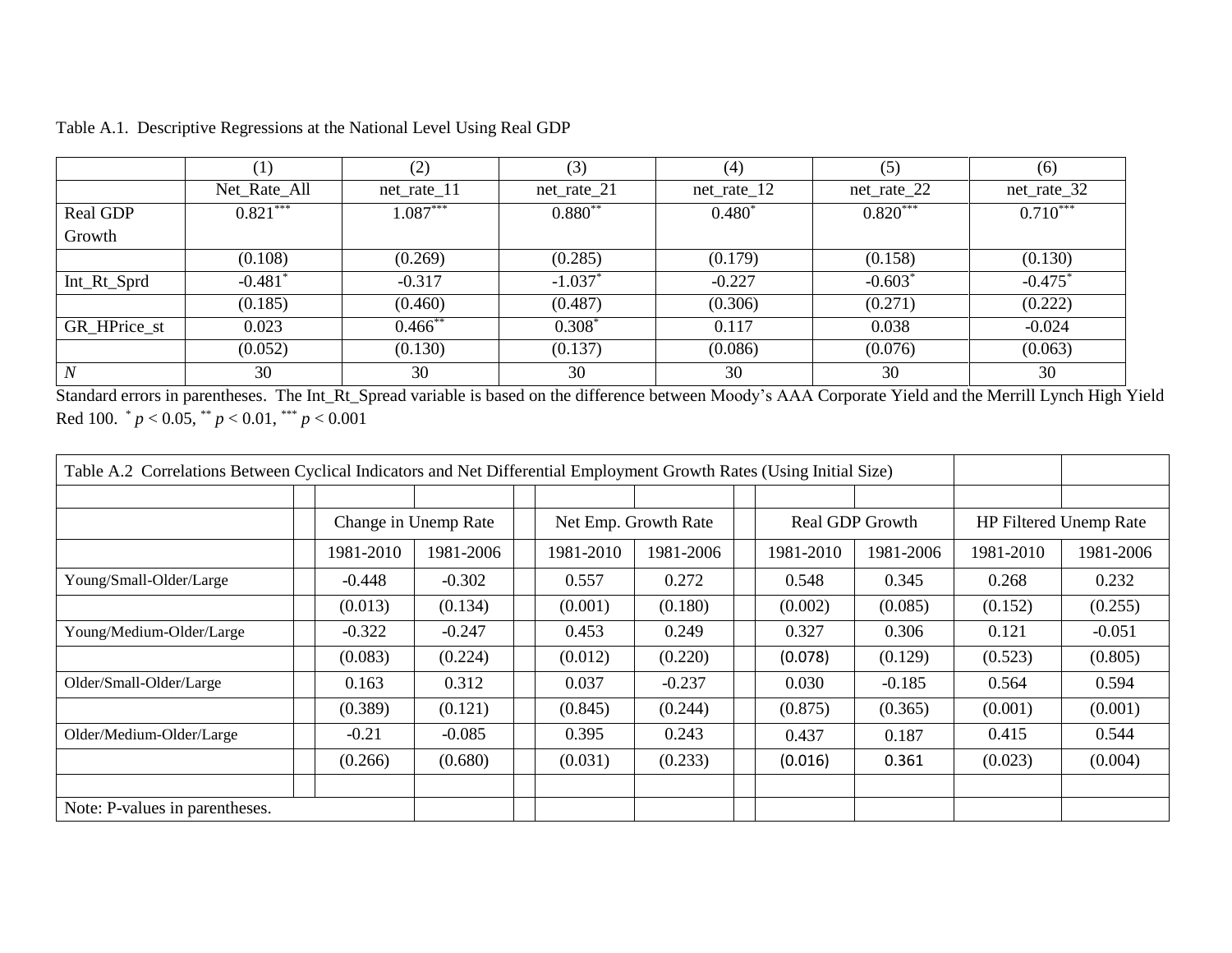Table A.3 Descriptive Regressions at State Level, Using the Net Employment Growth Rate at state level as the cyclical indicator (Controlling for State and Year Fixed Effects)

### Bivariate

|             |                       |                      | د.                   | (4)                    |
|-------------|-----------------------|----------------------|----------------------|------------------------|
|             | $diff_{net_rate}\_11$ | $diff_{net_rate_21}$ | $diff_{net_rate_12}$ | $diff_{net\_rate\_22}$ |
| net_rate_st | $0.559***$            | $0.224***$           | $-0.241***$          | $-0.209***$            |
|             | (0.058)               | (0.068)              | (0.038)              | (0.038)                |

### Multivariate

|                | $\left(1\right)$       | $\left 2\right\rangle$ |                      | 4)                     |
|----------------|------------------------|------------------------|----------------------|------------------------|
|                | $diff_{net_rate_11}$   | $diff_{net_rate_21}$   | $diff_{net_rate_12}$ | $diff_{net\_rate\_22}$ |
| net_rate_st    | $0.444$ <sup>***</sup> | $0.182*$               | $-0.320***$          | $-0.263***$            |
|                | (0.061)                | (0.072)                | (0.040)              | (0.040)                |
| GR_HPrice_st   | $0.165***$             | 0.061                  | $0.115***$           | $0.078***$             |
|                | (0.028)                | (0.034)                | (0.019)              | (0.019)                |
| $\overline{N}$ | 1530                   | 1530                   | 1530                 | 1530                   |

Standard errors in parentheses

\* *p* < 0.05, \*\* *p* < 0.01, \*\*\* *p* < 0.001 Note 11=Young/Small, 21=Young/Medium, 12=Old/Small, 22=Old/Medium. All net differentials are with respect to Old/Large.

Table A.4 Descriptive Regressions at State Level, Using the Change in Unemployment Rate at state level as the cyclical indicator (Controlling for State Fixed Effects Only)

Bivariate

|           |                       |                      |                     | (4)                  |
|-----------|-----------------------|----------------------|---------------------|----------------------|
|           | $diff_{net_rate}\_11$ | $diff_{net_rate_21}$ | diff_net_rate_ $12$ | $diff_{net_rate_22}$ |
| Chg_UR_st | $-1.719***$           | $-1.046***$          | $0.219*$            | $-0.409***$          |
|           | (0.135)               | (0.147)              | (0.088)             | (0.074)              |

Multivariate

|              | ( 1 )                 | $\left( 2\right)$    | (3)                  | (4)              |
|--------------|-----------------------|----------------------|----------------------|------------------|
|              | $diff_{net_rate}\_11$ | $diff_{net_rate_21}$ | $diff_{net_rate_12}$ | diff_net_rate_22 |
| $Chg_UR_st$  | $-1.131***$           | $-0.699***$          | $0.421$ ***          | $-0.303***$      |
|              | (0.138)               | (0.156)              | (0.093)              | (0.079)          |
| GR_HPrice_st | $0.309***$            | $0.182***$           | $0.106***$           | $0.055***$       |
|              | (0.026)               | (0.030)              | (0.018)              | (0.015)          |
|              | 1530                  | 1530                 | 1530                 | 1530             |

Standard errors in parentheses

 $* p < 0.05, ** p < 0.01, *** p < 0.001$  Note 11=Young/Small, 21=Young/Medium, 12=Old/Small, 22=Old/Medium. All net differentials are with respect to Old/Large.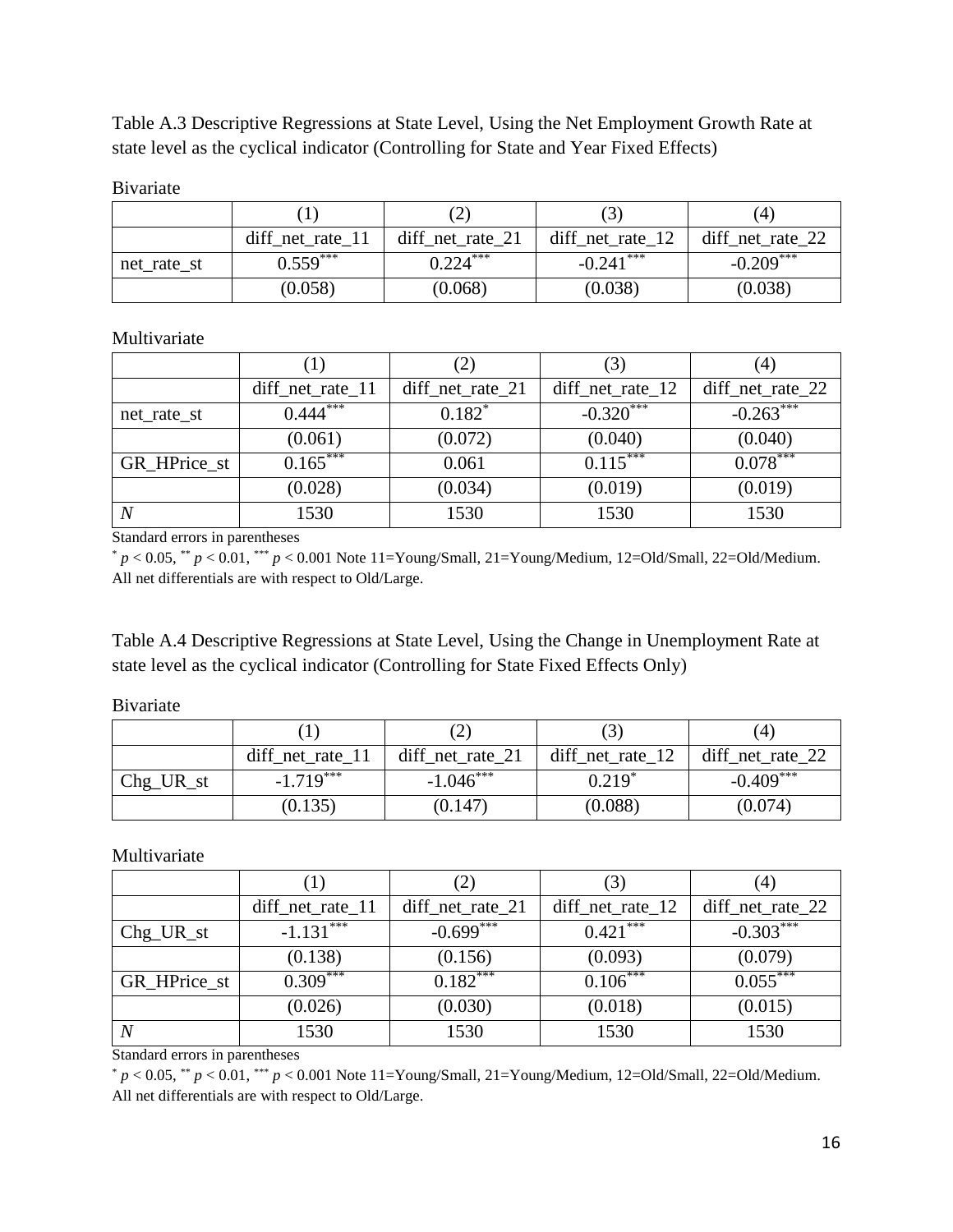Table A.5 Descriptive Regressions at State Level (Controlling for State and Year Fixed Effects) – Using State-Level Change in Unemployment Rate as Cyclical Indicator and Initial Firm Size

Bivariate

|             |                       |                      | $\cup$              | (4)                  |
|-------------|-----------------------|----------------------|---------------------|----------------------|
|             | $diff_{net_rate}\_11$ | $diff_{net_rate_21}$ | diff_net_rate_ $12$ | $diff_{net_rate_22}$ |
| $Chg_UR_st$ | $-2.168***$           | $-1.530***$          | $-0.600***$         | $-0.659***$          |
|             | (0.195)               | (0.271)              | (0.136)             | (0.137)              |

Multivariate

|              |                             |                        |                      | $\left(4\right)$     |
|--------------|-----------------------------|------------------------|----------------------|----------------------|
|              | $diff{\_}net{\_}rate{\_}11$ | $diff_{net\_rate\_21}$ | $diff_{net_rate_12}$ | $diff_{net_rate_22}$ |
| $Chg_UR_st$  | $-1.846***$                 | $-1.496***$            | $-0.495***$          | $-0.596***$          |
|              | (0.195)                     | (0.277)                | (0.139)              | (0.140)              |
| GR_HPrice_st | $0.203***$                  | 0.022                  | $0.066***$           | $0.039*$             |
|              | (0.025)                     | (0.035)                | (0.018)              | (0.018)              |
| N            | 1530                        | 1530                   | 1530                 | 1530                 |

Standard errors in parentheses

 $p < 0.05$ , \*\*  $p < 0.01$ , \*\*\*  $p < 0.001$  Note 11=Young/Small, 21=Young/Medium, 12=Old/Small, 22=Old/Medium. All net differentials are with respect to Old/Large.

Table A.6 Descriptive Regressions at State Level, Using the Real GDP Growth Rate at state level as the cyclical indicator (Controlling for State and Year Fixed Effects)

Bivariate

|           |                      |                  |                  | (4)              |
|-----------|----------------------|------------------|------------------|------------------|
|           | $diff_{net_rate_11}$ | diff net rate 21 | diff net rate 12 | diff_net_rate_22 |
| GR GDP st | $0.338***$           | $0.158***$       | 0.029            | 0.036            |
|           | (0.040)              | (0.047)          | (0.027)          | (0.026)          |

Multivariate

|                  | $\perp$               | $\left( 2\right)$    |                        | (4)                  |
|------------------|-----------------------|----------------------|------------------------|----------------------|
|                  | $diff_{net_rate}\_11$ | $diff_{net_rate_21}$ | $diff_{net\_rate\_12}$ | $diff_{net_rate_22}$ |
| GR_GDP_st        | $0.246***$            | $0.127*$             | $-0.008$               | 0.018                |
|                  | (0.042)               | (0.050)              | (0.028)                | (0.028)              |
| GR_HPrice_st     | $0.171***$            | 0.057                | $0.068***$             | 0.033                |
|                  | (0.029)               | (0.034)              | (0.019)                | (0.019)              |
| $\boldsymbol{N}$ | 1530                  | 1530                 | 1530                   | 1530                 |

Standard errors in parentheses

 $* p < 0.05, ** p < 0.01, *** p < 0.001$  Note 11=Young/Small, 21=Young/Medium, 12=Old/Small,

22=Old/Medium. All net differentials are with respect to Old/Large.